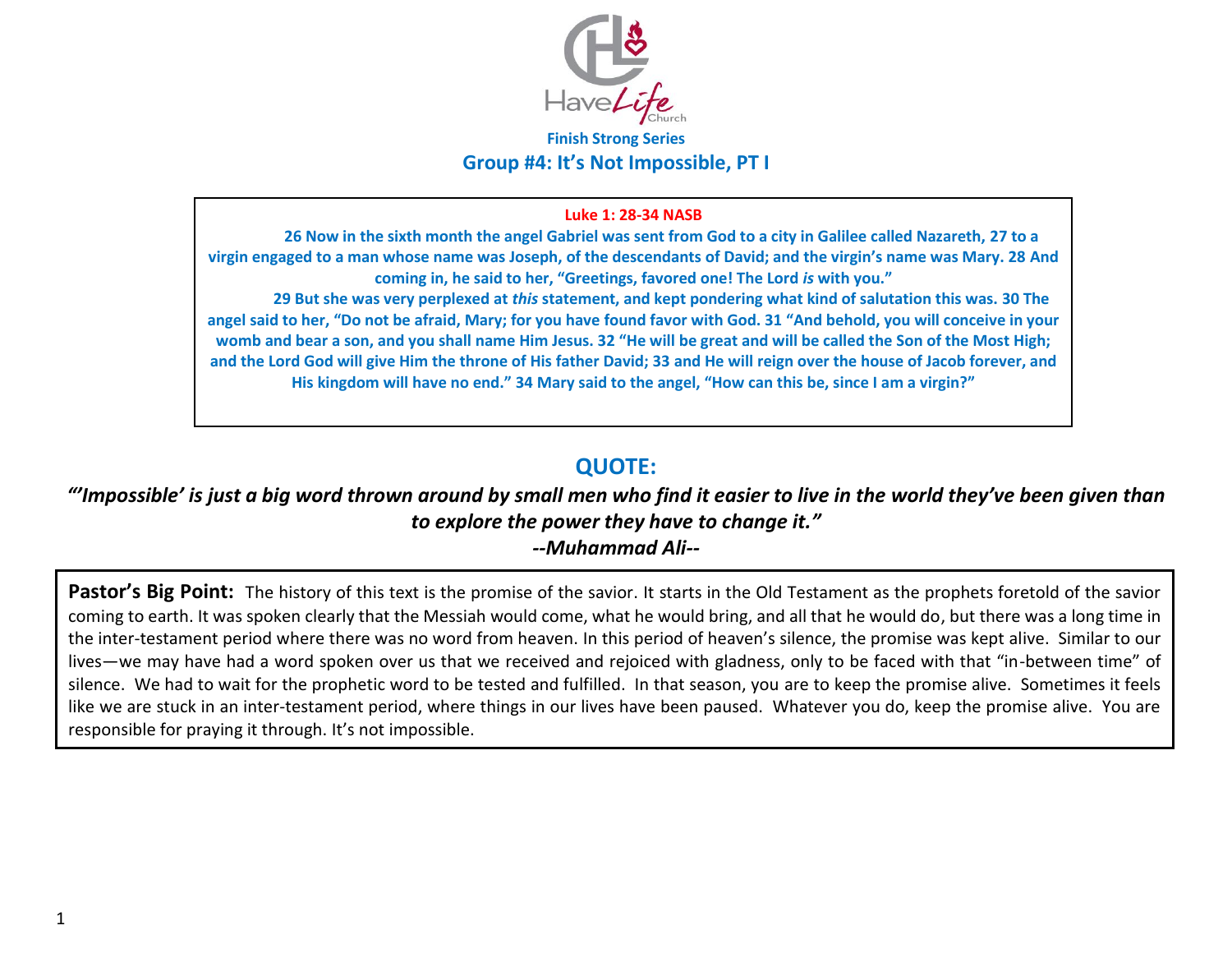



What are some things you once believed were impossible, but now you've seen otherwise?

# **Pastor's Teaching Points**

- **1.** Divine Salutation
- **2.** Divine Impartation
- **3.** Understandable Hesitation

**Consider how the following scriptures may tie our lesson.**

**Matthew 19:26 NIV**

**Jesus looked at them and said 'With man this is impossible, but with God all things are possible.'**

### **Mark 11:24 NIV**

**"Therefore I tell you, whatever you ask for in prayer, believe that you have received it and it will be yours."**

## **Discussion Question:**

- 1. As Pastor walks us through this text, which of the 3 teaching points discussed so far resonate with you the most? And why?
	- -Divine Salutation
	- -Divine Impartation
	- -Understandable Hesitation (probability vs possibility)